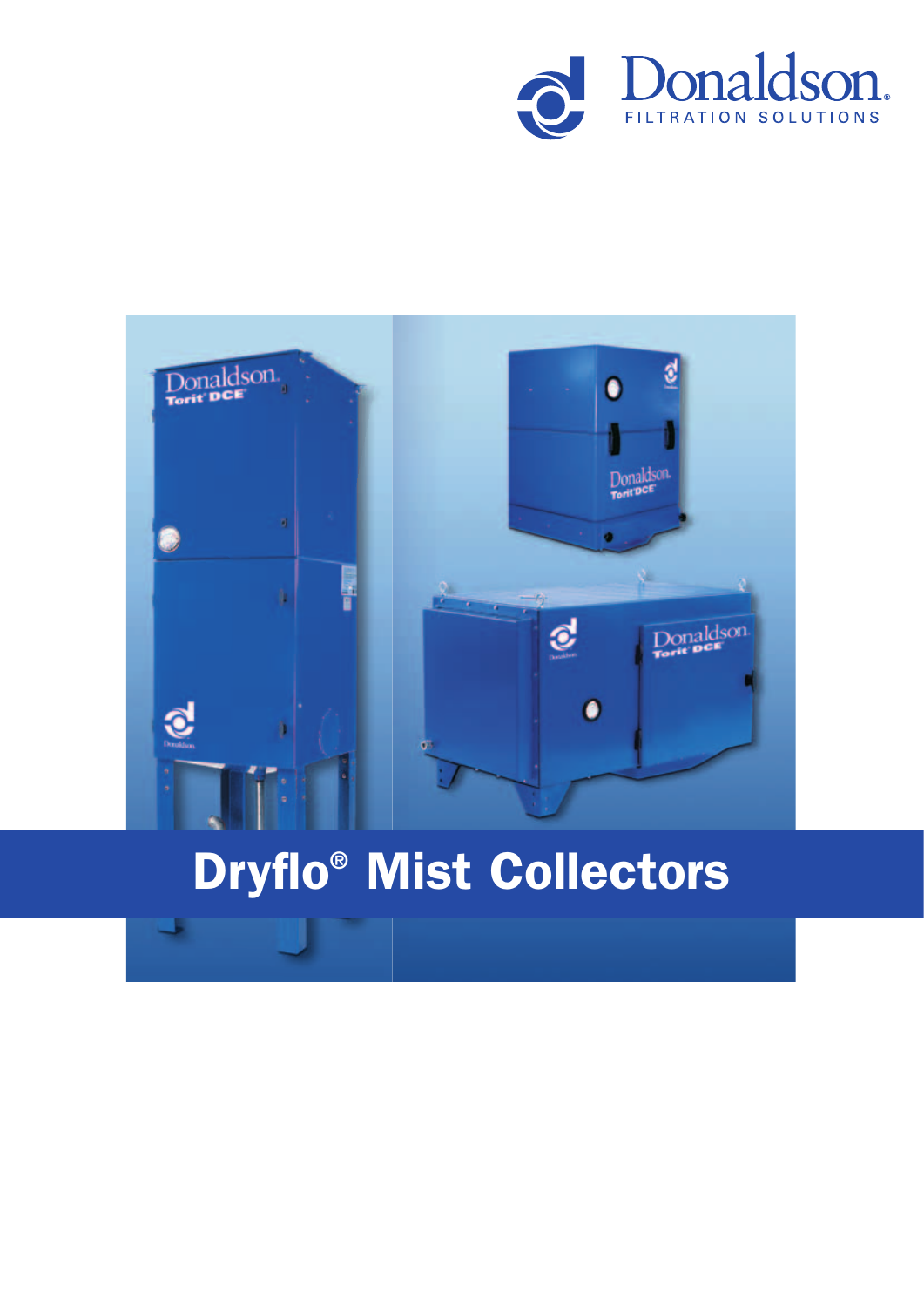# Nothing compares to a Dryflo®

### Nothing compares to a Dryflo®

The Dryflo line of mist collectors from Donaldson® is one of the most effective and efficient mist filtration solutions for any sized application – large or small. Available in two distinct models – Machine-Mountable and Standard, Dryflo mist collectors provide a more productive working environment unfettered by coolant and machining oil mist.

The first and only complete line of cartridge collectors specifically engineered for mist collection, Dryflo presents an unbeatable combination of high performance technology and easy, predictable maintenance in the most extensive range of configurations available.



# The Dryflo® Difference

Dryflo collectors capture mist like no other filtration system, providing the highest levels of performance, collection efficiency and fast, easy maintenance.

#### High Performance

Provides high performance mist filtration when used individually or in combination with a wet machining operation.

#### Innovative Technology

Proprietary filter cartridge technology significantly outperforms electrostatic precipitators as well as mist collectors that use standard HVAC envelope, cassette filters and centrifugal force.



# Dryflo® Offers:

- Higher collection and filtration efficiency
- Cleaner, more pleasant working environment
- Reduced risk of mist-related hazards
- Faster, easier collector maintenance
- Lower plant maintenance costs



#### High Efficiency

Dryflo provides a high filtration efficiency of 99.8% – as per NF X44-060, by independent laboratory CETIAT – France.

#### Broad Range

Available in Machine-Mountable and Standard models to accommodate a wide range of applications, plant layouts and budget requirements.

#### Quick and Easy Maintenance

**Pressure differential gauge shows when main**tenance is required, and unique retention system allows for quick filter changes, while ensuring minimal worker contact with collected oil.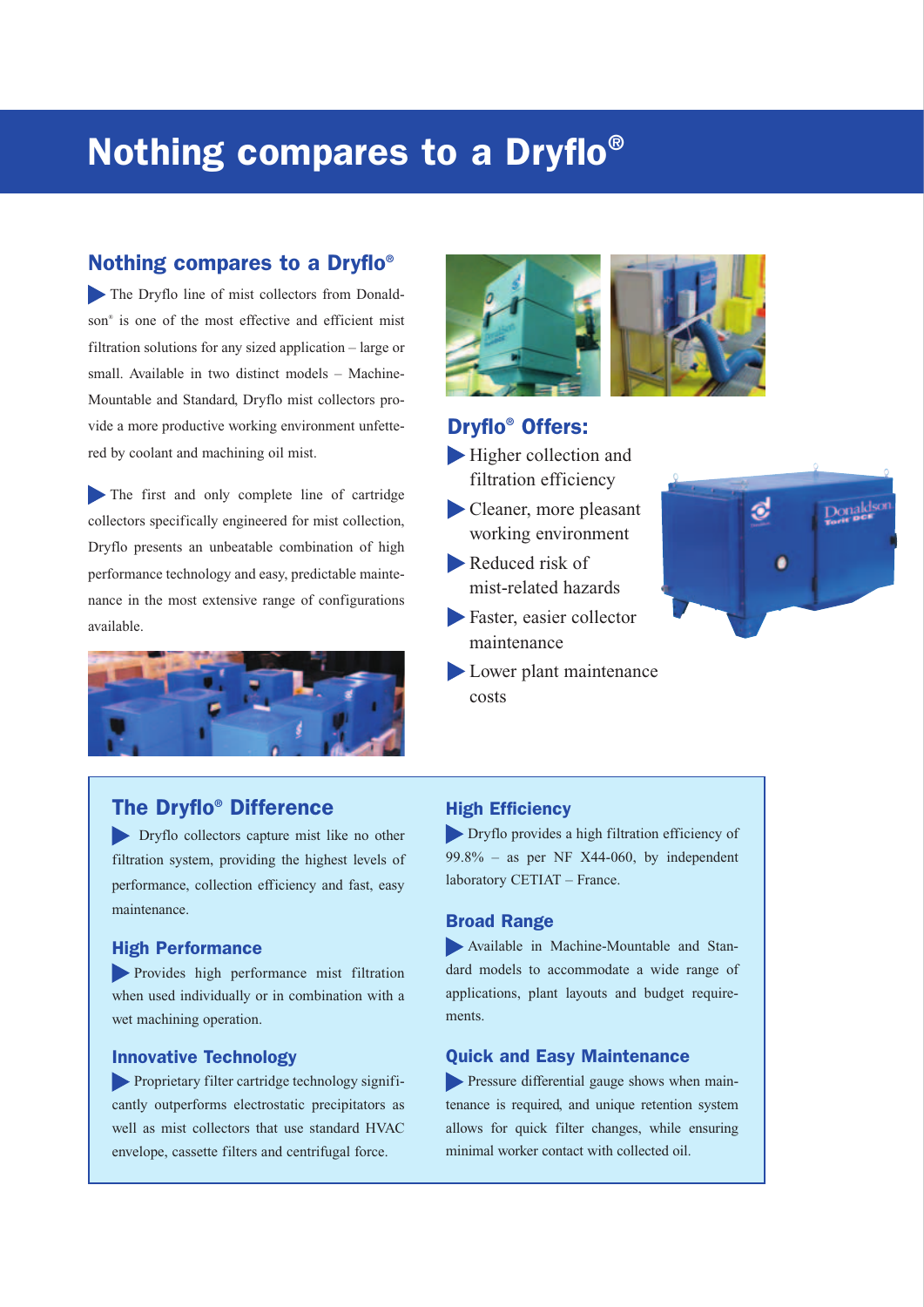# New Compact Dryflo® Units

## DMC-mini MMA

Dryflo mini-MMA is a new concept to the established Dryflo product range for the safe collection, filtration and disposal of oil mists generated during the manufacturing process. It combines collector, filter and fan in a compact, modular design, which enables it to fit neatly and directly onto machining centres or at the specific point-of-use.

The new range is suitable for operation with airflows up to 300m3/h and for the collection of oil, water soluble and synthetic coolants.

A full selection of first stage filter, designed to suit individual application requirements depending on the coolants in use, is available for the range. The compact design makes the unit ideal for installations where space may be an issue.

#### Features

- Smallest unit for airflow capacities up to 300m3/h
- Machine mountable
- Compact design
- Three-stage filter
- Easy filter change and maintenance
- Highly efficient mist filter



### DMC MMC

Enhancing the Dryflo range still further is the new DMC MMC oil mist collector that is machine mountable and highly efficient in operation. Designed for airflows up to 2000m3/h, the unit offers a full selection of first stage elements to ideally suit individual applications.

#### Features

| Machine mountable                       |
|-----------------------------------------|
| Suitable for airflows up to $2000m^3/h$ |
| Compact design                          |
| Three-stage filter                      |
| Quick and easy filter change            |
| Easy maintenance                        |
| Highly efficient mist filter            |



Both units are extremely efficient in operation and use Donaldson's operationally proven three-stage filtration system specifically engineered for mist collection. As the unit operates filtration cartridge efficiency increases.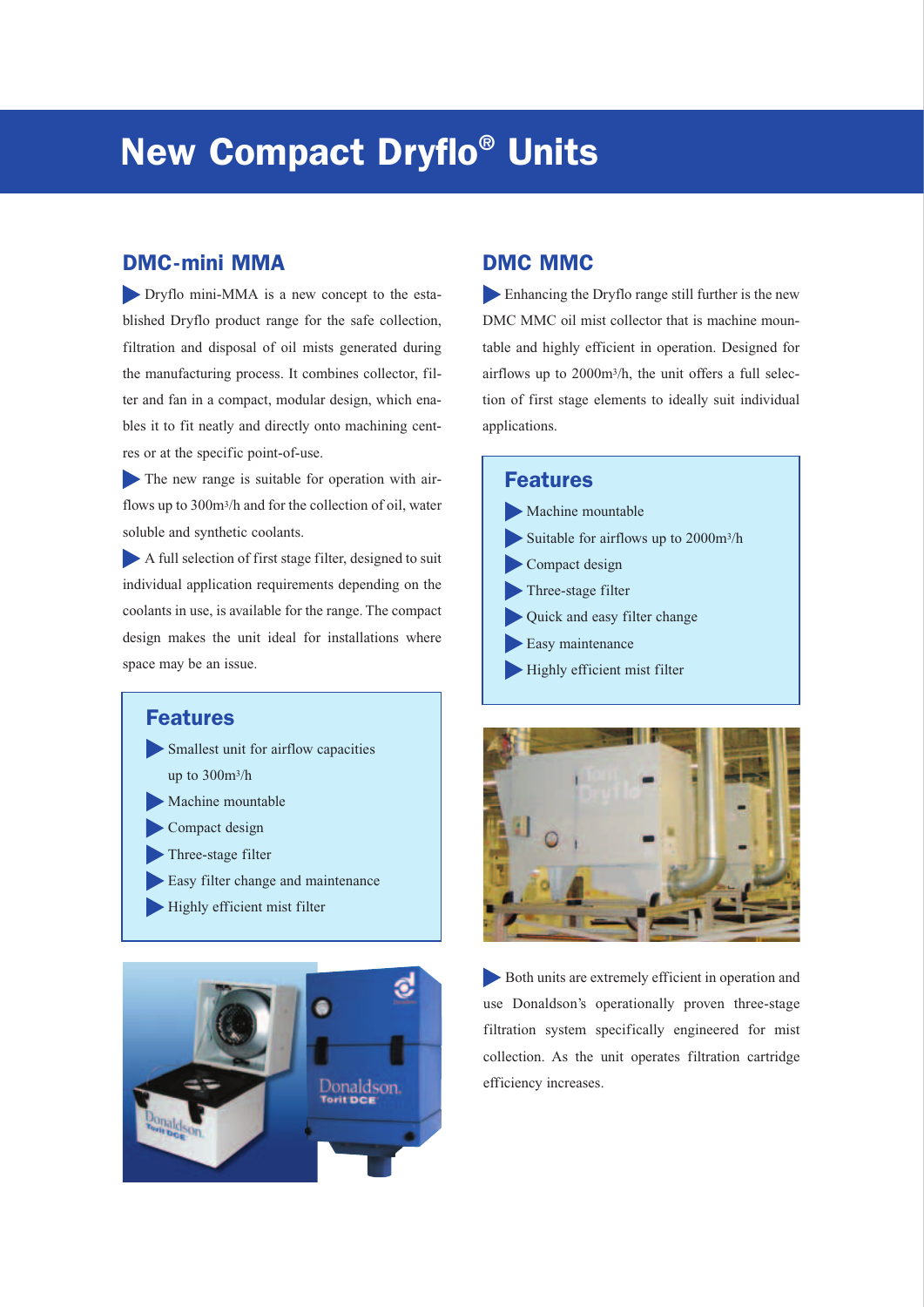# Sizes & Operations

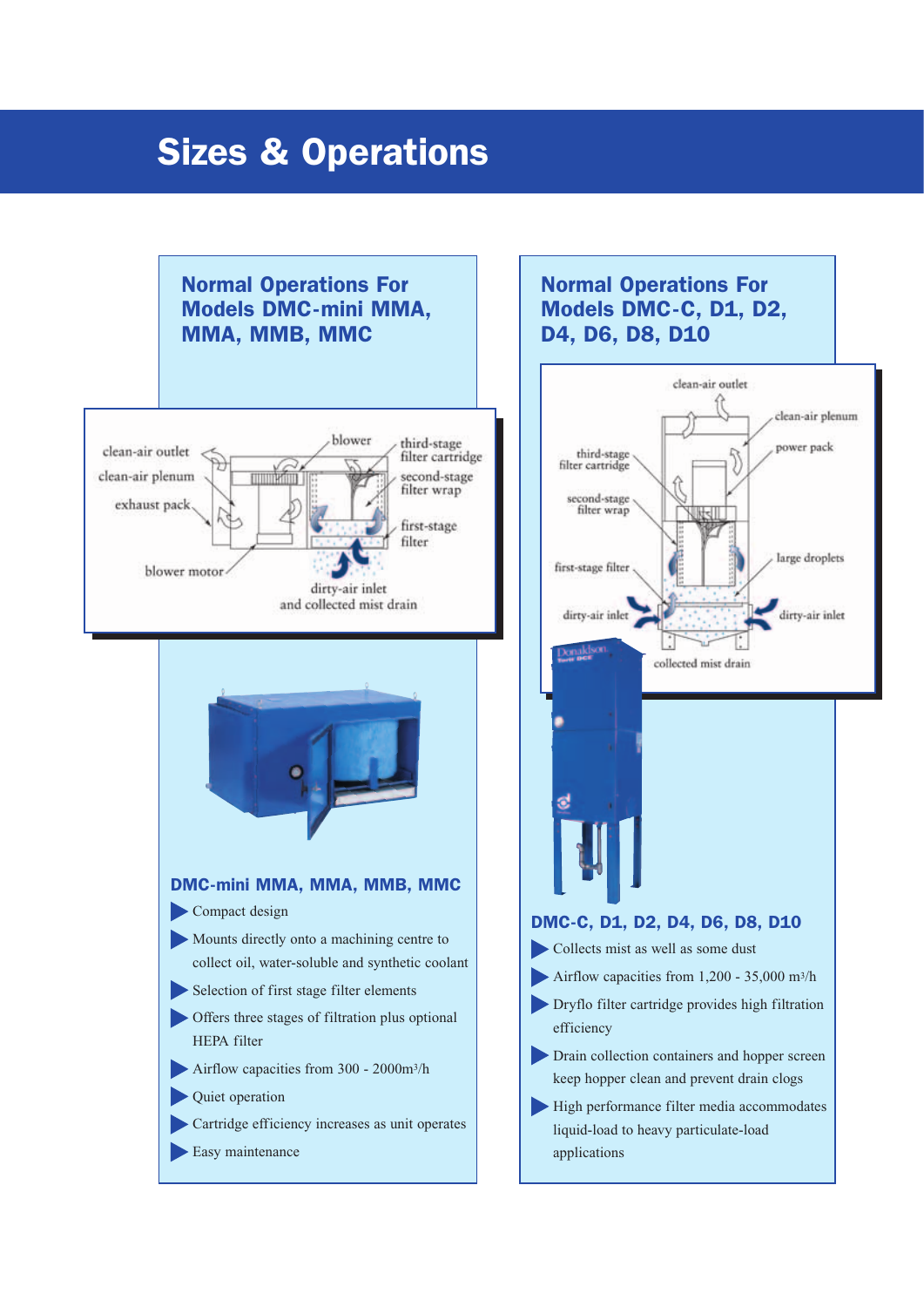# Multi-Stage Filtration, High Efficiency Media

### Three-Stage Filtration

Dryflo filter media, specifically engineered for mist collection, provides three-stage, high efficiency filtration.

Mist first filters through the Dryflo first stage washable pre-filter. It then encounters a special outer wrap that allows the filter cartridge to drain and prevents the collected liquid from entering the clean air stream.

The third and final stage enlists gravity to promote the drainage process through vertical orientation of the filter cartridges inside the collector.

# High Performance Three-Stage Filtration



# Quick and Easy Filter Changes

Dryflo filters help ensure minimal worker contact with collected oil. Filters are changed using Donaldson's unique filter retention system.



# Predictable **Maintenance**

There's no guesswork when it comes to maintaining a Dryflo mist collector. As the cartridge filter loads, the pressure drop increases predictably, and a pressure differential gauge indicates precisely when filters need to be changed to maintain operational efficiency.